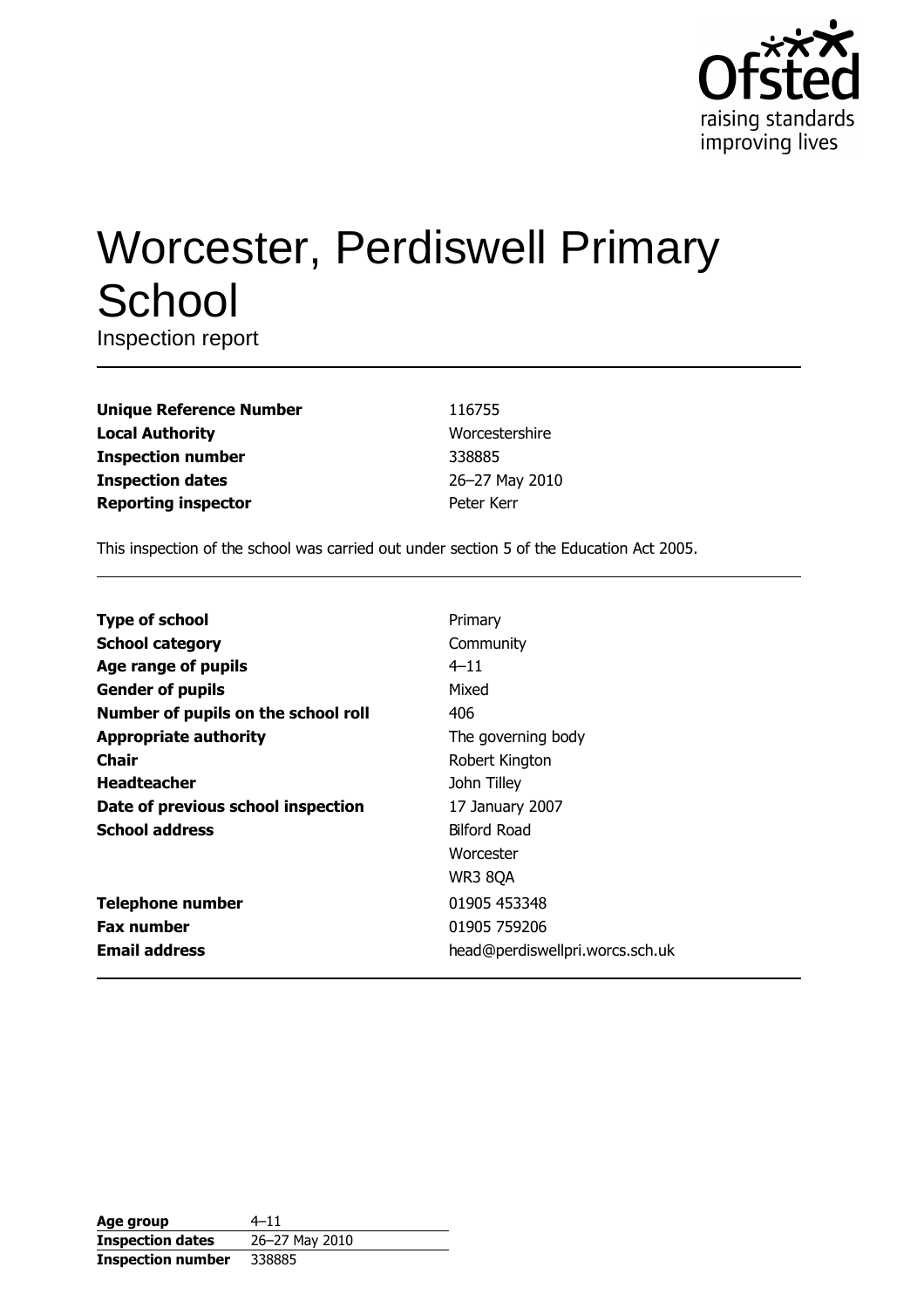The Office for Standards in Education, Children's Services and Skills (Ofsted) regulates and inspects to achieve excellence in the care of children and young people, and in education and skills for learners of all ages. It regulates and inspects childcare and children's social care, and inspects the Children and Family Court Advisory Support Service (Cafcass), schools, colleges, initial teacher training, work-based learning and skills training, adult and community learning, and education and training in prisons and other secure establishments. It rates council children's services, and inspects services for looked after children, safequarding and child protection.

Further copies of this report are obtainable from the school. Under the Education Act 2005, the school must provide a copy of this report free of charge to certain categories of people. A charge not exceeding the full cost of reproduction may be made for any other copies supplied.

If you would like a copy of this document in a different format, such as large print or Braille, please telephone 08456 404045, or email enquiries@ofsted.gov.uk.

You may copy all or parts of this document for non-commercial educational purposes, as long as you give details of the source and date of publication and do not alter the documentation in any way.

Royal Exchange Buildings St Ann's Square Manchester M2 7LA T: 08456 404045 Textphone: 0161 618 8524 E: enquiries@ofsted.gov.uk W: www.ofsted.gov.uk © Crown copyright 2010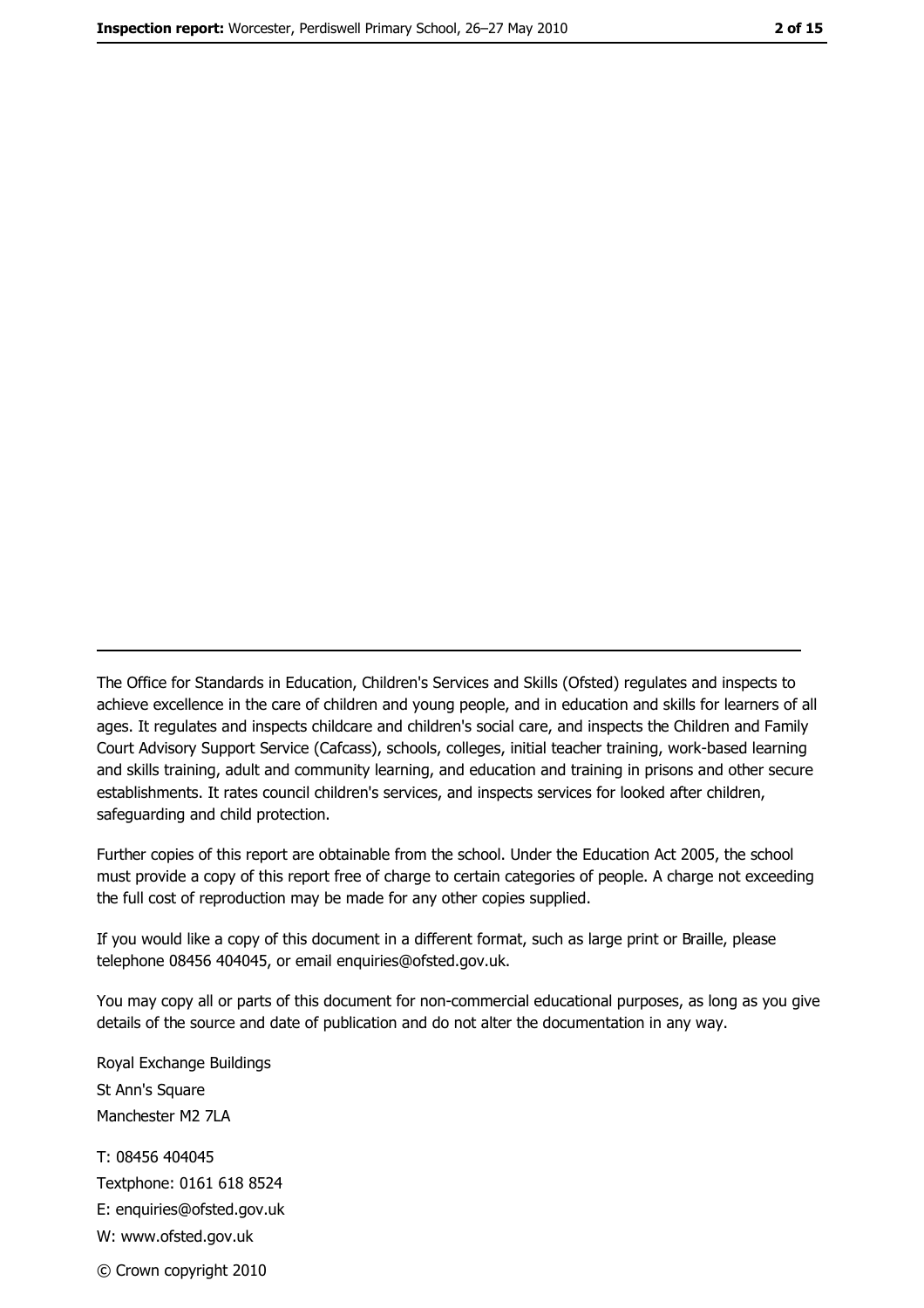## **Introduction**

This inspection was carried out by four additional inspectors. They observed 24

lessons, and 21 teachers or higher-level teaching assistants were seen teaching.  $\blacksquare$ Inspectors observed the school's work and looked at school policies, monitoring files, records of pupils' progress and 175 parental questionnaires. Discussions were held with groups of pupils, governors, and staff.

The inspection team reviewed many aspects of the school's work. It looked in detail at the following:

- the progress made by different groups of pupils  $\blacksquare$
- the impact on the school of the recently appointed headteacher.  $\blacksquare$

## Information about the school

The school is considerably larger than average. A very large majority of the pupils are White British. Only a small proportion of pupils are from minority ethnic groups or are learning English as an additional language. The proportion of pupils with special educational needs and/or disabilities is close to the national average. The school holds the Eco-schools' Green Flag award, the Activemark, Healthy Schools status and Quality Mark 3. The headteacher was appointed in September 2009.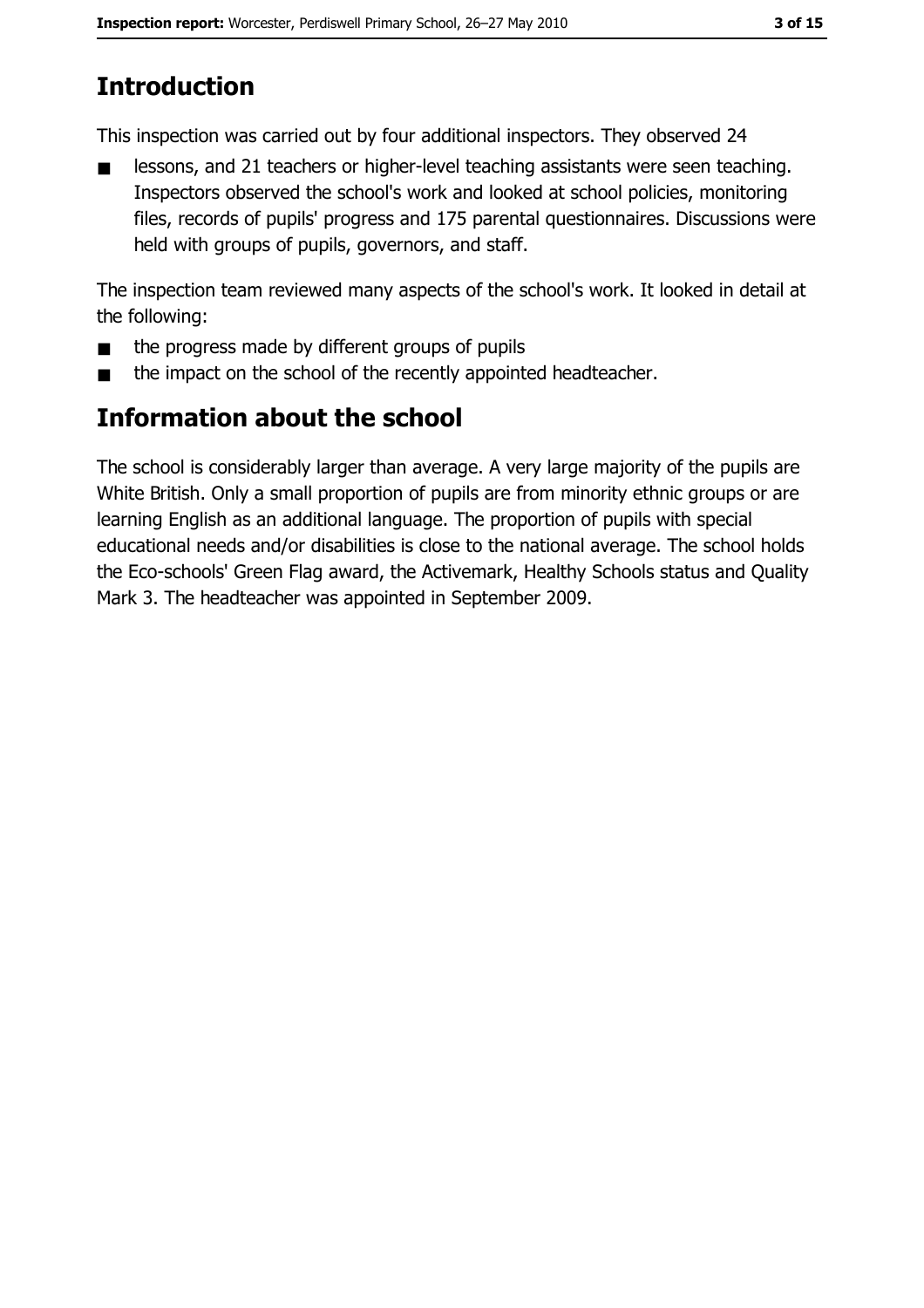## **Inspection judgements**

#### Overall effectiveness: how good is the school?

#### The school's capacity for sustained improvement

#### **Main findings**

This is a good school. Pupils make good progress and achieve well to reach above average standards in English and mathematics by the end of Year 6. Their personal development is also good. They behave consistently well, enjoy good relationships, and have positive attitudes to learning and an excellent approach to healthy living. Teaching has been improved from satisfactory to good since the last inspection through better monitoring, raised expectations and the sharing of good practice. This has brought better consistency in pupils' progress. Improvements to assessment and tracking procedures have enabled pupils whose progress had stalled to make up lost ground. Pupils with special educational needs and/or disabilities and those for whom English is an additional language receive good, focused support and do well. Achievement for the most able pupils is satisfactory, but they do not make as much progress as other groups in some lessons because the work could be more challenging.

The curriculum supports and enriches pupils' progress and personal development well. Opportunities in music, art and physical education are particularly good and spark the pupils' enthusiasm. Some outstanding singing was heard during the inspection. Good provision for care, quidance and support reflects the school's commitment to treat each pupil as an individual so that their academic and pastoral needs are met with appropriate use of outside agencies and parental involvement. The way the school helps the most vulnerable pupils and their families to feel fully included in school life is outstanding. Although provision for children in the Early Years Foundation Stage is adequate, with good pastoral care and support, there are clear areas for improvement in the way the children are supported to become confident and independent learners. The governors recognise the need to provide further specialist support and advice from outside the school to achieve this.

Key to the good improvements that have been made since the last inspection is the contribution of the recently appointed headteacher. He has successfully built on the school's existing strengths and has brought significant improvements to the way it is led and managed. Some parents' comments expressed appreciation of this. The school has a good capacity to embed and extend these improvements. Staff and governors share an ambitious vision for the school, and teachers with leadership and management roles feel empowered to play their part. Improved self-evaluation has provided an accurate picture of the school's strengths and weaknesses. Forward planning is ambitious but realistic, so that improvements are made in achievable steps. Pupils' progress is currently accelerating and staff are increasingly confident and capable of sustaining this momentum.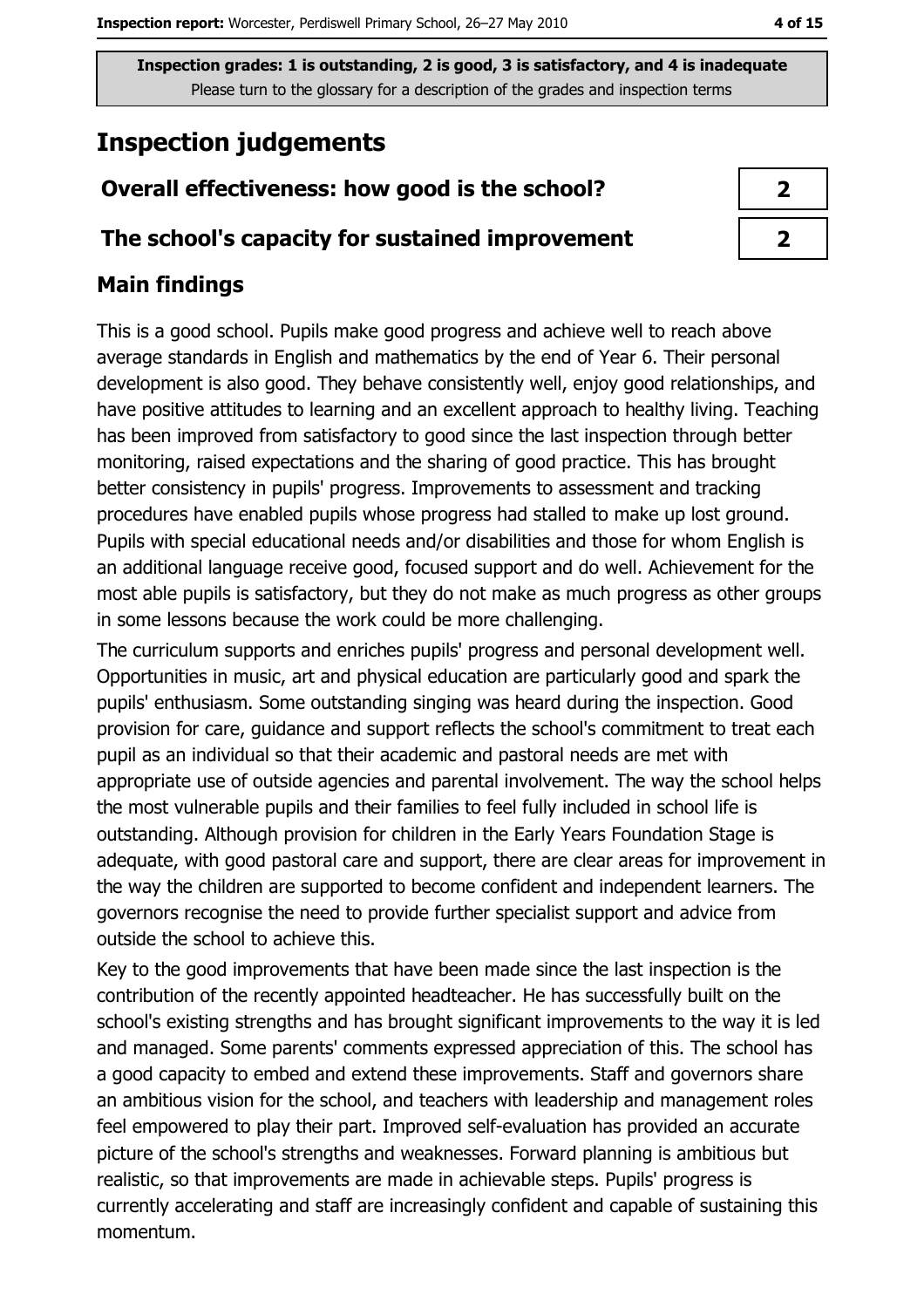#### What does the school need to do to improve further?

- $\blacksquare$ Improve the quality of provision in the Early Years Foundation Stage and accelerate children's progress by:
	- providing good quality quidance and support for staff to improve the range and quality of choices available to the children
	- raising expectations of the children's potential to be confident independent **learners**
	- ensuring adults intervene more effectively as the children play to help them make the most of their choices.
- Ensure that more capable pupils make consistently good progress by:
	- giving them sufficiently challenging tasks
	- enabling them to undertake more independent problem-solving and research
	- involving them more in evaluating their own progress and setting targets.  $\overline{a}$

#### **Outcomes for individuals and groups of pupils**

Attainment has been consistently above average in English since 2007 and has improved from average to above average in mathematics and science. Currently, with only a few exceptions, pupils are making better than average progress each term compared to national expectations. Those pupils identified as making less than expected progress in the autumn term were provided with well-focused support and are beginning to make up lost ground. In 2009, the school identified the need to improve writing skills and problem-solving in mathematics. In both these areas, good progress is evident in the pupils' recent work. In lessons where the learning was satisfactory rather than good, it was often because the most capable pupils found the work easy and therefore marked time. Pupils with special educational needs and/or disabilities, on the other hand, make good progress in lessons because they are given well-focused support to accomplish tasks that are closely match their individual needs. Pupils learning English as an additional language quickly become proficient in English, learn well in lessons and reach the levels of attainment of which they are capable. Some excel and join higher attaining groups.

Pupils feel safe in school, are fully aware of the dangers of smoking and drug-taking, participate in a wide variety of sports and exercise and do their best to bring healthy food to school for lunch. They develop good workplace skills, such as leadership and collaboration, through their involvement in the school and Eco councils and by willingly taking on a range of responsibilities around the school. They know their local community well but have only a limited appreciation of the cultural diversity within the United Kingdom and beyond. Attendance is average, but improving as the school takes increasingly effective measures to eradicate unnecessary absences.

 $\overline{2}$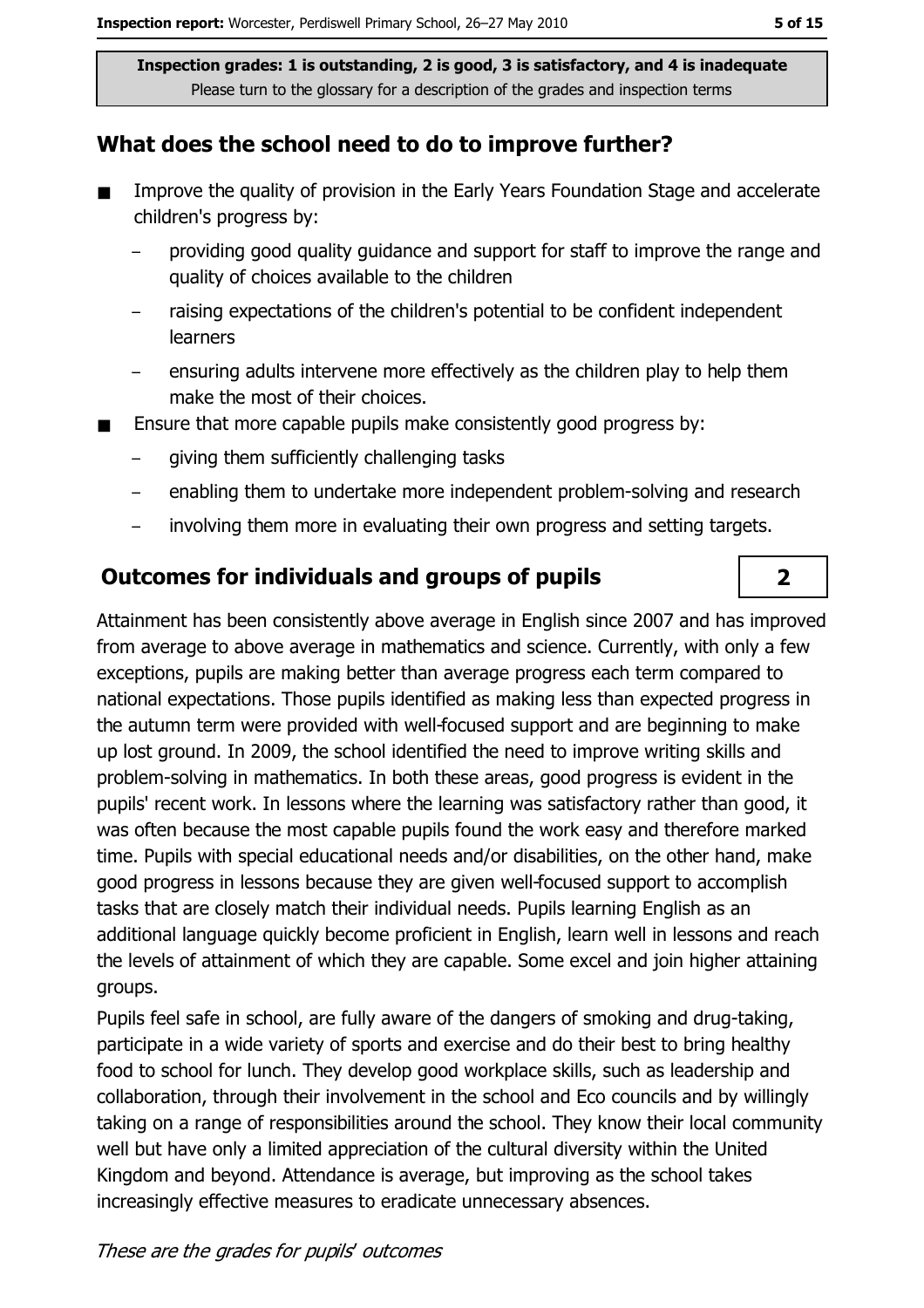| Pupils' achievement and the extent to which they enjoy their learning                                                     | $\mathbf{2}$            |
|---------------------------------------------------------------------------------------------------------------------------|-------------------------|
| Taking into account:<br>Pupils' attainment <sup>1</sup>                                                                   | $\overline{2}$          |
| The quality of pupils' learning and their progress                                                                        | $\overline{2}$          |
| The quality of learning for pupils with special educational needs and/or<br>disabilities and their progress               | 2                       |
| The extent to which pupils feel safe                                                                                      | $\mathbf{2}$            |
| <b>Pupils' behaviour</b>                                                                                                  | $\mathbf{2}$            |
| The extent to which pupils adopt healthy lifestyles                                                                       | 1                       |
| The extent to which pupils contribute to the school and wider community                                                   | $\overline{2}$          |
| The extent to which pupils develop workplace and other skills that will<br>contribute to their future economic well-being | $\overline{\mathbf{2}}$ |
| Taking into account:<br>Pupils' attendance <sup>1</sup>                                                                   | 3                       |
| The extent of pupils' spiritual, moral, social and cultural development                                                   | 2                       |

#### How effective is the provision?

Teachers have good subject knowledge and give clear explanations so that pupils are confident about tackling their work. In the most effective lessons, teachers know when to stand back and let pupils work things out for themselves and when to provide instruction, intervention and support. They also use questions well to probe pupils' understanding and pinpoint areas for development. Teaching that is satisfactory rather than good often reguires pupils to sit and listen to the teacher for too long, leaving insufficient time for independent learning, particularly for the more able. Pupils with special educational needs and/or disabilities and those learning English as an additional language receive well-focused support. Assessments generally lead to suitably challenging tasks for the large majority of pupils, but the most able are not sufficiently involved in evaluating their own learning and setting ambitious targets for themselves. Good curricular provision in English and mathematics helps pupils do well and the use of information and communications technology is embedded across the curriculum.

Opportunities for pupils to use their initiative to further their own learning are beginning to develop, but the most capable pupils are not given sufficient opportunities for further research, investigation and problem-solving. A wide range of clubs, visits and visitors enrich and extend the curriculum.

Close working with a number of agencies and support for emotional development within school has enabled some pupils with significant special educational needs to build

 $\overline{1}$  The grades for attainment and attendance are: 1 is high; 2 is above average; 3 is broadly average; and 4 is low.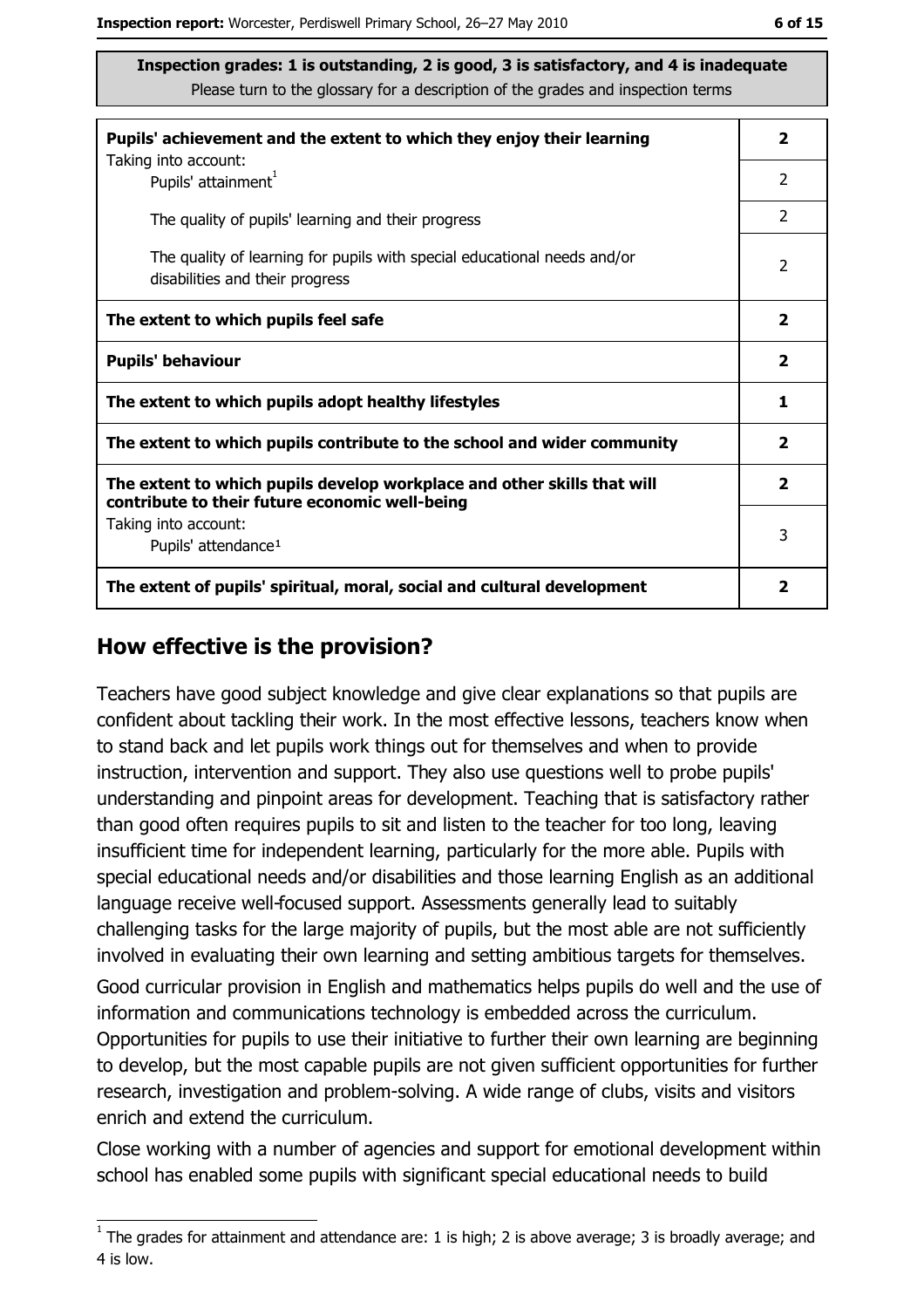confidence and self-esteem and begin to make good progress. Attendance certificates and a stricter approach to families that keep pupils away from school unnecessarily have helped to bring attendance figures up to the national average. The school meets all statutory requirements regarding the pupils' health and safety and is making good progress towards bringing this aspect of provision also up to the highest standard.

These are the grades for the quality of provision

| The quality of teaching                                                                                    |  |
|------------------------------------------------------------------------------------------------------------|--|
| Taking into account:<br>The use of assessment to support learning                                          |  |
| The extent to which the curriculum meets pupils' needs, including, where<br>relevant, through partnerships |  |
| The effectiveness of care, guidance and support                                                            |  |

#### How effective are leadership and management?

The governing body and staff are united in their support for the new headteacher. Middle leaders are passionate about their subjects and now have the freedom, confidence and support to take the initiative. The impact of this has already been seen, for example in improvements to the sequential development of writing skills. Areas of weakness are tackled sensibly by establishing achievable priorities so that staff are kept positive about their success and potential. Most parents are pleased with the school. Where concerns are expressed, the school acts swiftly and decisively, for example by providing more detail about pupils' levels of attainment in home-reports. Productive partnerships with a range of outside agencies have a positive impact on the pupils' personal development and progress, for example in sport and music.

The governing body is very supportive and is developing the knowledge and skills to be able to provide more rigorous challenge. An explicit commitment to equality of opportunity underpins the recent improvements to the tracking of individual pupils' progress to identify those at risk of underachieving. Statutory requirements for safeguarding pupils are met, with minor areas for improvement. Community cohesion is promoted well within the school and local community but the school is in the very early stages of encouraging the appreciation of cultural diversity in the United Kingdom and the wider world.

| The effectiveness of leadership and management in embedding ambition and<br>driving improvement                                                                     |  |
|---------------------------------------------------------------------------------------------------------------------------------------------------------------------|--|
| Taking into account:<br>The leadership and management of teaching and learning                                                                                      |  |
| The effectiveness of the governing body in challenging and supporting the<br>school so that weaknesses are tackled decisively and statutory responsibilities<br>met |  |

These are the grades for leadership and management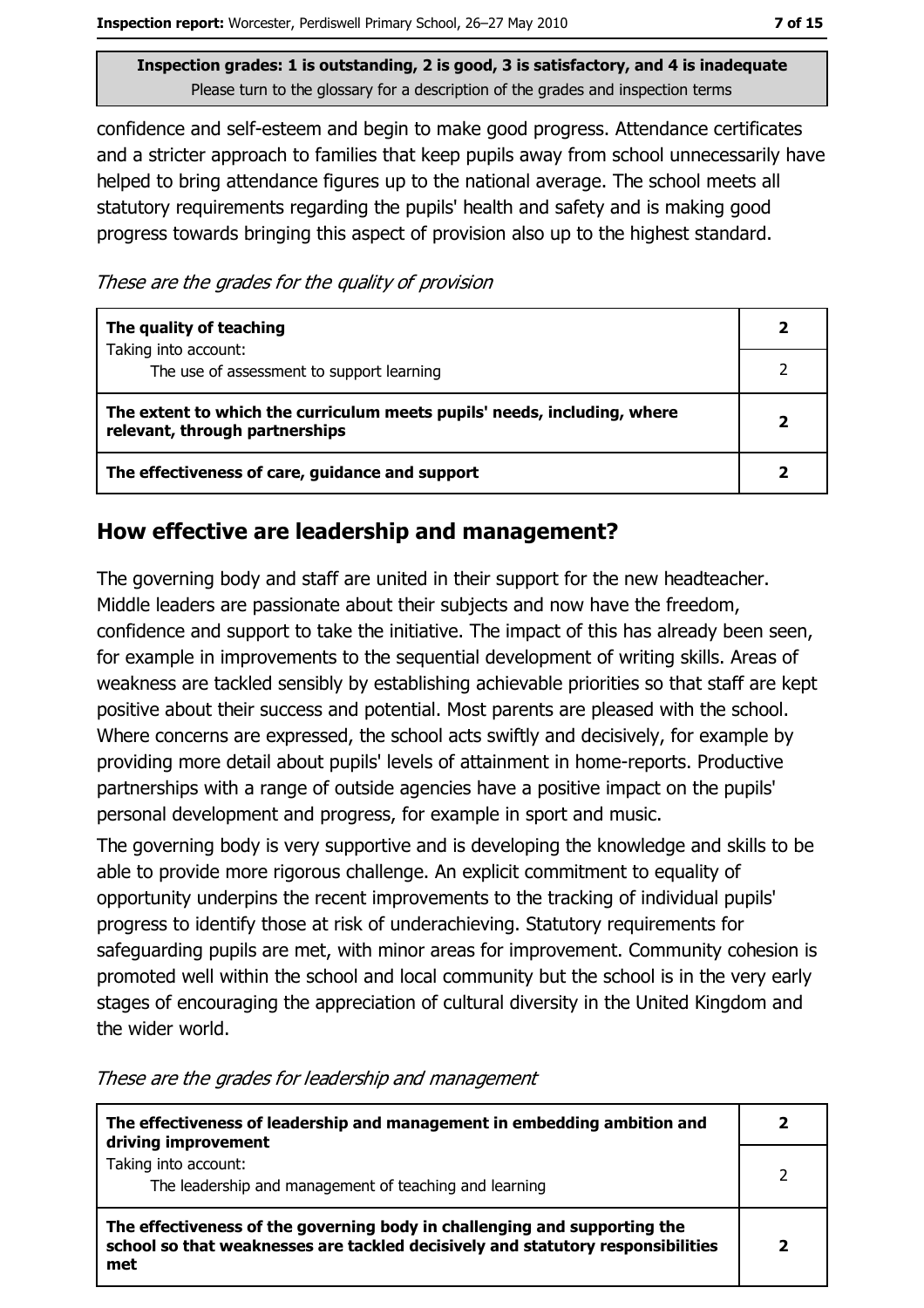| Inspection grades: 1 is outstanding, 2 is good, 3 is satisfactory, and 4 is inadequate<br>Please turn to the glossary for a description of the grades and inspection terms |              |
|----------------------------------------------------------------------------------------------------------------------------------------------------------------------------|--------------|
| The effectiveness of the school's engagement with parents and carers                                                                                                       | 2            |
| The effectiveness of partnerships in promoting learning and well-being                                                                                                     | 2            |
| The effectiveness with which the school promotes equality of opportunity and<br>tackles discrimination                                                                     | $\mathbf{2}$ |
| The effectiveness of safeguarding procedures                                                                                                                               | 3            |
| The effectiveness with which the school promotes community cohesion                                                                                                        | 3            |
| The effectiveness with which the school deploys resources to achieve<br>value for money                                                                                    | 2            |

#### **Early Years Foundation Stage**

The reception classes provide a warm, welcoming environment for the children on starting school. Good transition arrangements from a wide range of pre-school settings enure that all the children settle quickly into class routines. Health, hygiene and safety requirements are fully met and parents are happy that their children are well looked after. Attainment on entry is broadly at expected levels for the age of four, but because of the spread of pre-school experiences, it covers a wide spectrum. The school's improved assessment records show that children are on track to reach levels of attainment in most areas of learning that are broadly in line with those expected by the end of reception, representing satisfactory progress.

Some areas of relatively weak performance, such as the linking of sounds and letters, have been tackled successfully through systematic teaching which the children enjoy. Progress in other areas, particularly personal, social and emotional and creative development, has been slower because children do not have enough guidance to ensure purposeful learning through child-initiated play. Some activities faciliate independent creative learning well because they allow and encourage the children to sustain attention and develop skills, with appropriate intervention by staff. For example, a child talked about making green using blue and yellow at a painting table while a member of staff listened, encouraged more talk and took notes. Such clear purpose and guidance is not consistently evident, however, and the children sometimes wander aimlessly between activities. Good improvements have been made to the oudoor learning area, and this is sometimes put to good use. Current restrictions on space, due to the school extension work, limit the range and challenge of physical activities such as using bikes, scooters and climbing apparatus.

The staff are united as a team, and are keen to make the setting as effective as it can possibly be. The headteacher and governors recognise that not enough support and advice has been made available so far for them to achieve this.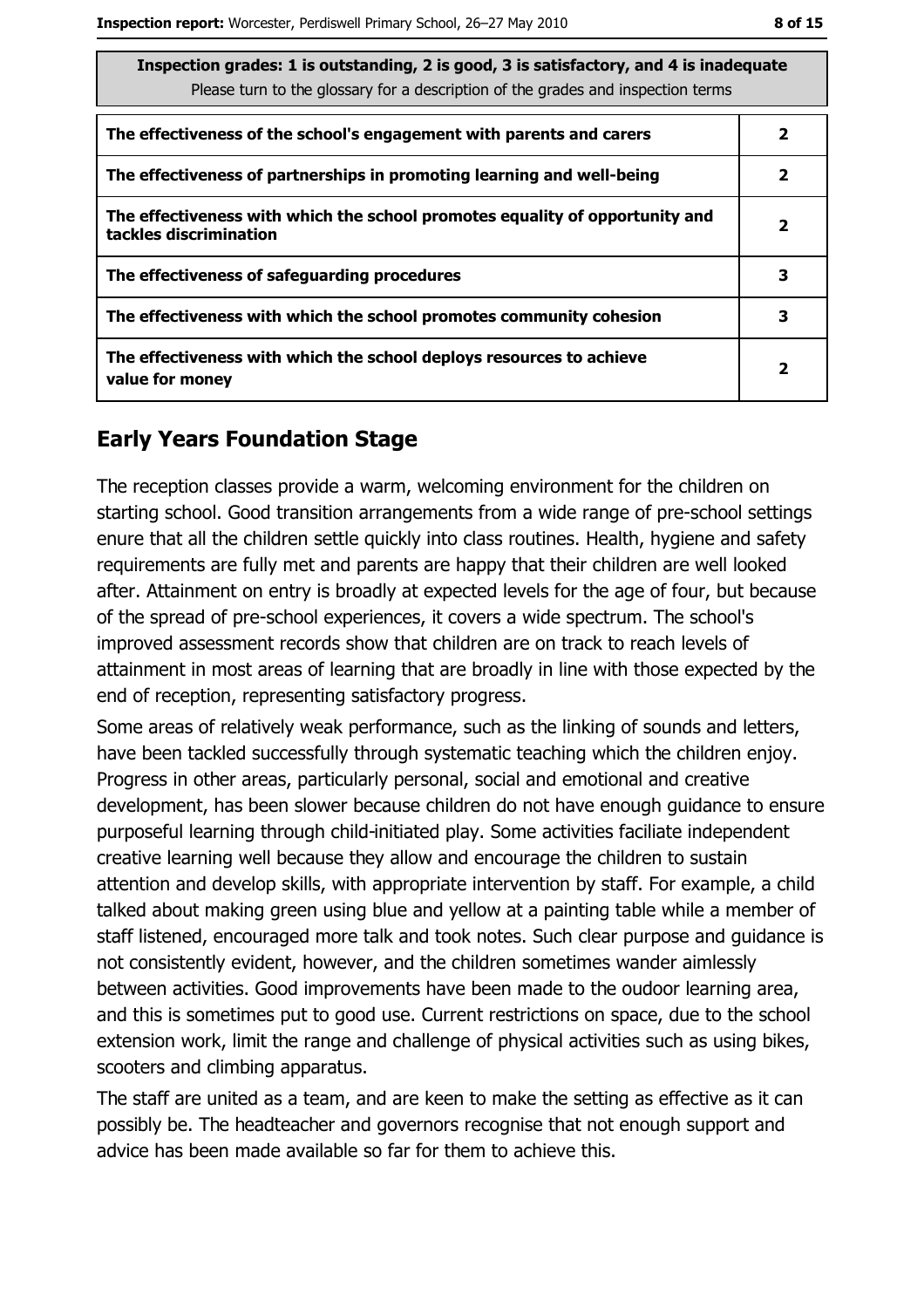These are the grades for the Early Years Foundation Stage

| <b>Overall effectiveness of the Early Years Foundation Stage</b><br>Taking into account:     | 3 |
|----------------------------------------------------------------------------------------------|---|
| Outcomes for children in the Early Years Foundation Stage                                    |   |
| The quality of provision in the Early Years Foundation Stage                                 |   |
| The effectiveness of leadership and management of the Early Years<br><b>Foundation Stage</b> | 3 |

#### **Views of parents and carers**

A very large majority of parents and carers fully support the school and the way it is now led and managed. Some parents and carers wanted more information on their children's progress and were concerned that the school does not respond to their views. Inspectors found that the school is doing its best to improve the information it provides and to find out what parents' and carers' views are and accommodate them.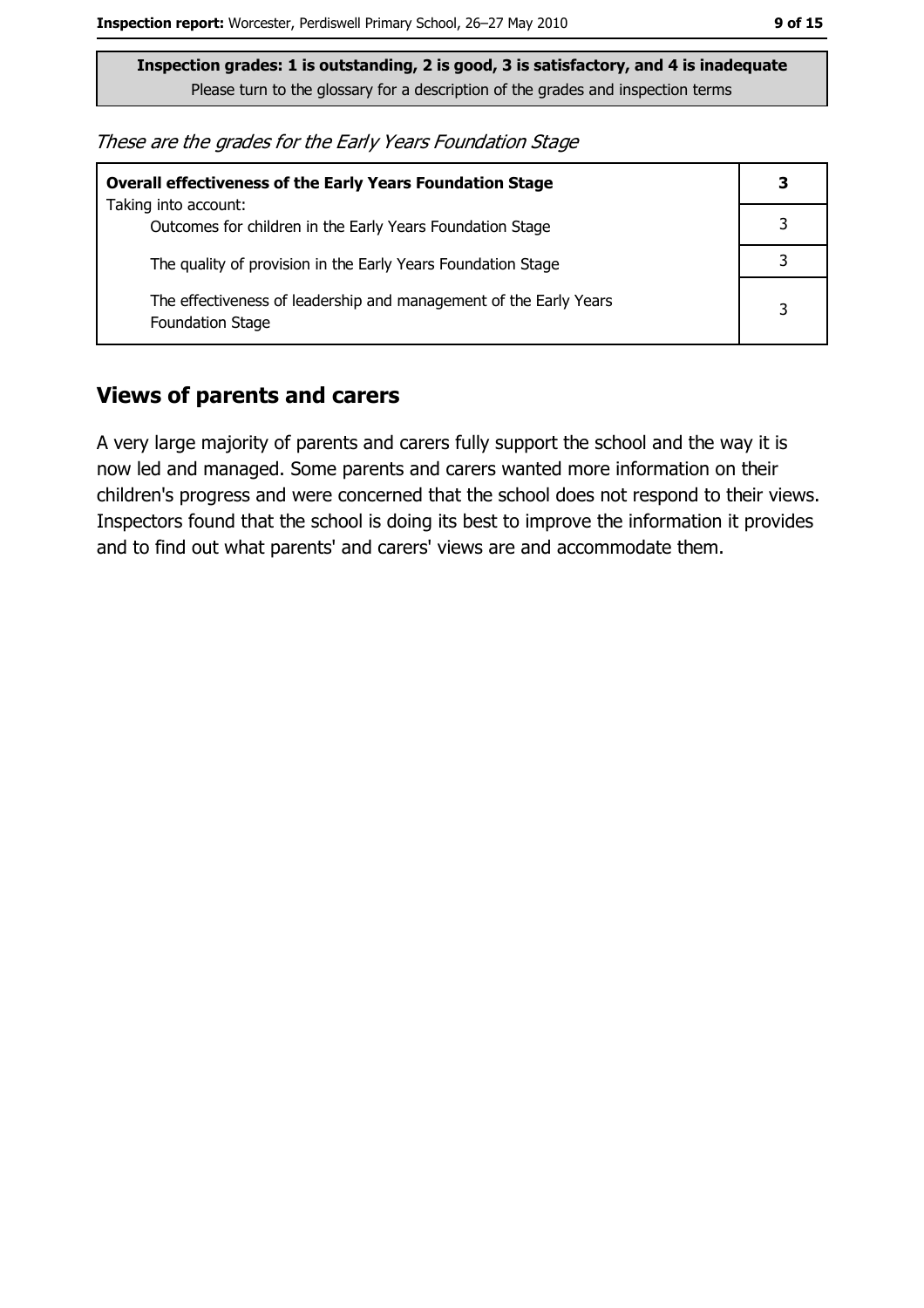#### Responses from parents and carers to Ofsted's questionnaire

Ofsted invited all the registered parents and carers of pupils registered at Worcester, Perdiswell Primary School to complete a questionnaire about their views of the school.

In the questionnaire, parents and carers were asked to record how strongly they agreed with 13 statements about the school. The inspection team received 175 completed questionnaires by the end of the on-site inspection. In total, there are 406 pupils registered at the school.

| <b>Statements</b>                                                                                                                                                                                                                                       | <b>Strongly</b><br><b>Agree</b> |               | <b>Agree</b> |               | <b>Disagree</b> |                | <b>Strongly</b><br>disagree |               |
|---------------------------------------------------------------------------------------------------------------------------------------------------------------------------------------------------------------------------------------------------------|---------------------------------|---------------|--------------|---------------|-----------------|----------------|-----------------------------|---------------|
|                                                                                                                                                                                                                                                         | <b>Total</b>                    | $\frac{0}{0}$ | <b>Total</b> | $\frac{0}{0}$ | <b>Total</b>    | $\frac{0}{0}$  | <b>Total</b>                | $\frac{0}{0}$ |
| My child enjoys school                                                                                                                                                                                                                                  | 99                              | 57            | 69           | 39            | $\overline{7}$  | $\overline{4}$ | $\mathbf 0$                 | $\mathbf 0$   |
| The school keeps my child<br>safe                                                                                                                                                                                                                       | 111                             | 63            | 63           | 36            | $\mathbf{1}$    | $\mathbf{1}$   | 0                           | $\bf{0}$      |
| The school informs me<br>about my child's progress                                                                                                                                                                                                      | 68                              | 39            | 95           | 54            | 12              | $\overline{7}$ | 0                           | 0             |
| My child is making enough<br>progress at this school                                                                                                                                                                                                    | 76                              | 43            | 89           | 51            | 9               | 5              | 0                           | 0             |
| The teaching is good at this<br>school                                                                                                                                                                                                                  | 88                              | 50            | 83           | 47            | $\overline{2}$  | $\mathbf{1}$   | 0                           | $\mathbf 0$   |
| The school helps me to<br>support my child's learning                                                                                                                                                                                                   | 82                              | 47            | 84           | 48            | 8               | 5              | 0                           | 0             |
| The school helps my child to<br>have a healthy lifestyle                                                                                                                                                                                                | 68                              | 39            | 102          | 58            | 3               | $\overline{2}$ | $\overline{2}$              | $\mathbf{1}$  |
| The school makes sure that<br>my child is well prepared for<br>the future (for example<br>changing year group,<br>changing school, and for<br>children who are finishing<br>school, entering further or<br>higher education, or<br>entering employment) | 78                              | 45            | 81           | 46            | 3               | $\overline{2}$ | $\overline{2}$              | $\mathbf{1}$  |
| The school meets my child's<br>particular needs                                                                                                                                                                                                         | 82                              | 47            | 83           | 47            | 8               | 5              | 1                           | $\mathbf{1}$  |
| The school deals effectively<br>with unacceptable behaviour                                                                                                                                                                                             | 61                              | 35            | 92           | 53            | 12              | $\overline{7}$ | 0                           | 0             |
| The school takes account of<br>my suggestions and<br>concerns                                                                                                                                                                                           | 60                              | 34            | 90           | 51            | 11              | 6              | $\mathbf 0$                 | $\mathbf 0$   |
| The school is led and<br>managed effectively                                                                                                                                                                                                            | 109                             | 62            | 61           | 35            | 3               | $\overline{2}$ | $\mathbf 0$                 | $\mathbf 0$   |
| Overall, I am happy with my<br>child's experience at this<br>school                                                                                                                                                                                     | 117                             | 67            | 55           | 31            | 3               | $\overline{2}$ | 0                           | $\mathbf 0$   |

The table above summarises the responses that parents and carers made to each statement. The percentages indicate the proportion of parents and carers giving that response out of the total number of completed questionnaires. Where one or more parents and carers chose not to answer a particular question, the percentages will not add up to 100%.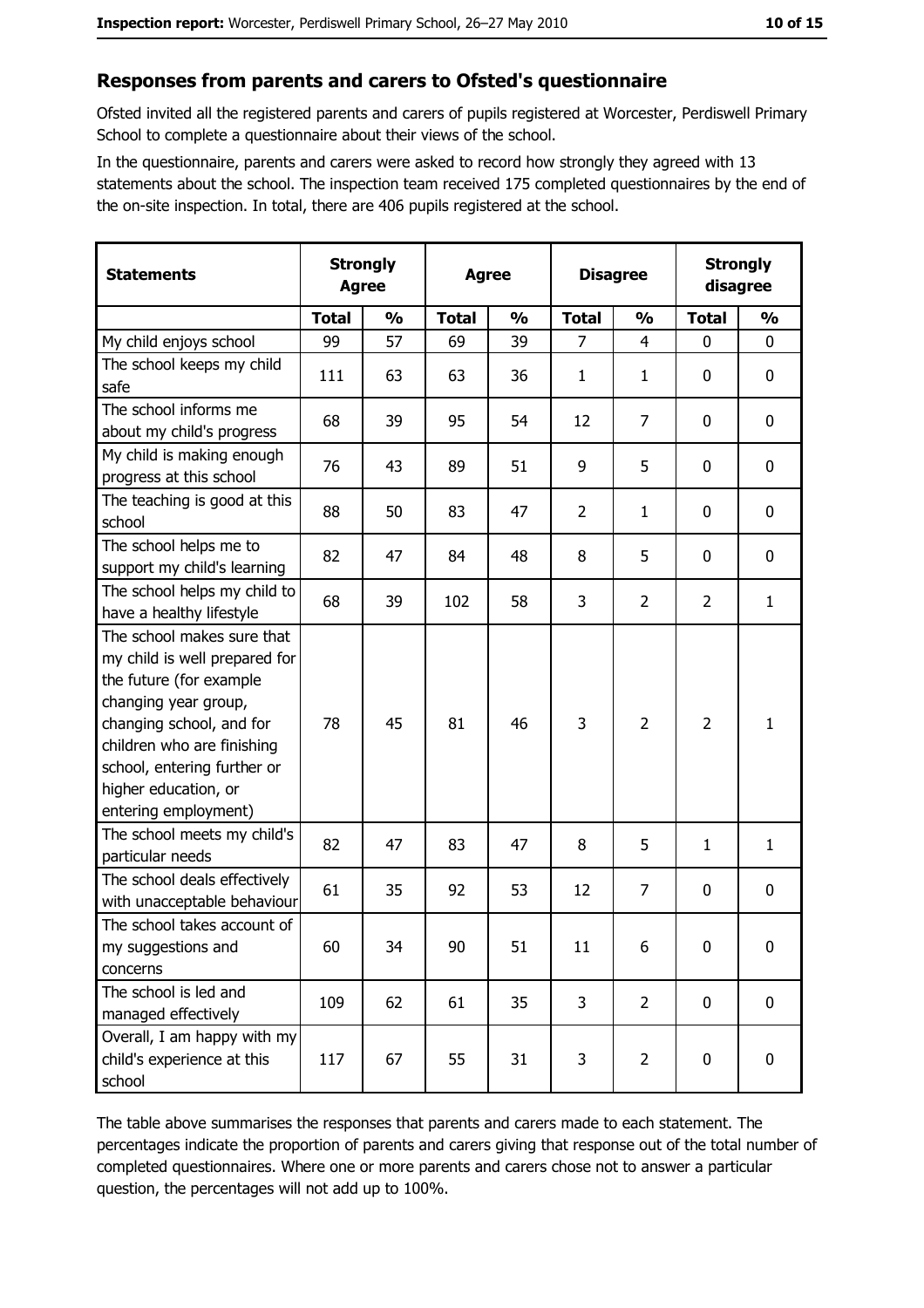## Glossary

| Grade   | <b>Judgement</b> | <b>Description</b>                                                                                                                                                                                                               |
|---------|------------------|----------------------------------------------------------------------------------------------------------------------------------------------------------------------------------------------------------------------------------|
| Grade 1 | Outstanding      | These features are highly effective. An oustanding<br>school provides exceptionally well for its pupils' needs.                                                                                                                  |
| Grade 2 | Good             | These are very positive features of a school. A school<br>that is good is serving its pupils well.                                                                                                                               |
| Grade 3 | Satisfactory     | These features are of reasonable quality. A satisfactory<br>school is providing adequately for its pupils.                                                                                                                       |
| Grade 4 | Inadequate       | These features are not of an acceptable standard. An<br>inadequate school needs to make significant<br>improvement in order to meet the needs of its pupils.<br>Ofsted inspectors will make further visits until it<br>improves. |

#### What inspection judgements mean

#### **Overall effectiveness of schools**

|                       | Overall effectiveness judgement (percentage of<br>schools) |      |                     |                   |
|-----------------------|------------------------------------------------------------|------|---------------------|-------------------|
| <b>Type of school</b> | <b>Outstanding</b>                                         | Good | <b>Satisfactory</b> | <b>Inadequate</b> |
| Nursery schools       | 51                                                         | 45   | 0                   | 4                 |
| Primary schools       | 6                                                          | 41   | 42                  | 10                |
| Secondary schools     | 8                                                          | 34   | 44                  | 14                |
| Sixth forms           | 10                                                         | 37   | 50                  | 3                 |
| Special schools       | 32                                                         | 38   | 25                  | 5                 |
| Pupil referral units  | 12                                                         | 43   | 31                  | 14                |
| All schools           | 9                                                          | 40   | 40                  | 10                |

New school inspection arrangements were introduced on 1 September 2009. This means that inspectors now make some additional judgements that were not made previously.

The data in the table above is for the period 1 September to 31 December 2009 and is the most recently published data available (see www.ofsted.gov.uk). Please note that the sample of schools inspected during the autumn term 2009 was not representative of all schools nationally, as weaker schools are inspected more frequently than good or outstanding schools.

Percentages are rounded and do not always add exactly to 100. Secondary school figures include those that have sixth forms, and sixth form figures include only the data specifically for sixth form inspection judgements.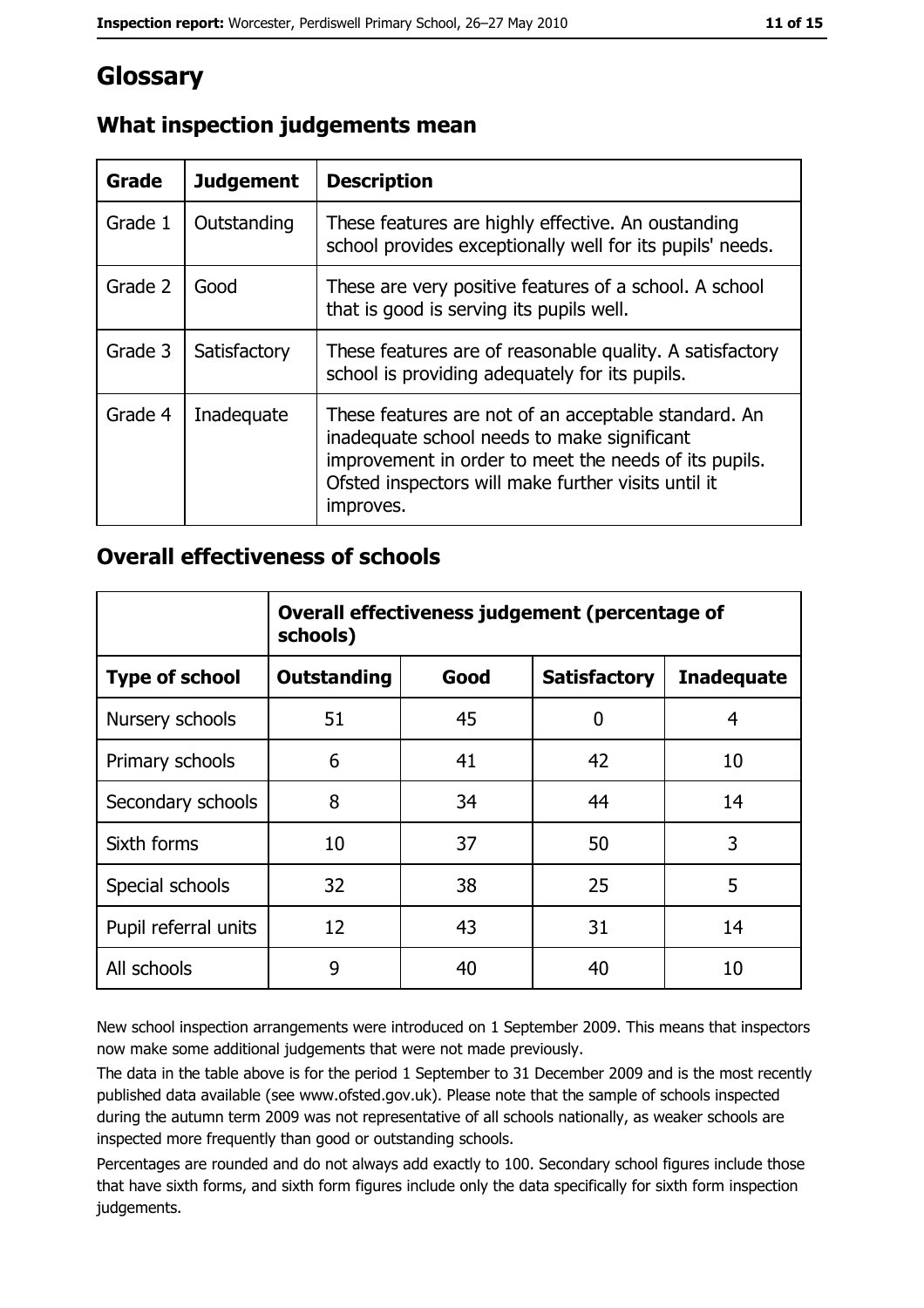## **Common terminology used by inspectors**

| Achievement:                  | the progress and success of a pupil in<br>their learning, development or training.                                                                                                                                                                                                                           |
|-------------------------------|--------------------------------------------------------------------------------------------------------------------------------------------------------------------------------------------------------------------------------------------------------------------------------------------------------------|
| Attainment:                   | the standard of the pupils' work shown by<br>test and examination results and in<br>lessons.                                                                                                                                                                                                                 |
| Capacity to improve:          | the proven ability of the school to<br>continue improving. Inspectors base this<br>judgement on what the school has<br>accomplished so far and on the quality of<br>its systems to maintain improvement.                                                                                                     |
| Leadership and management:    | the contribution of all the staff with<br>responsibilities, not just the headteacher,<br>to identifying priorities, directing and<br>motivating staff and running the school.                                                                                                                                |
| Learning:                     | how well pupils acquire knowledge,<br>develop their understanding, learn and<br>practise skills and are developing their<br>competence as learners.                                                                                                                                                          |
| <b>Overall effectiveness:</b> | inspectors form a judgement on a school's<br>overall effectiveness based on the findings<br>from their inspection of the school. The<br>following judgements, in particular,<br>influence what the overall effectiveness<br>judgement will be.                                                               |
|                               | The school's capacity for sustained<br>improvement.<br>Outcomes for individuals and groups<br>of pupils.<br>The quality of teaching.<br>The extent to which the curriculum<br>meets pupil's needs, including where<br>relevant, through partnerships.<br>The effectiveness of care, guidance<br>and support. |
| Progress:                     | the rate at which pupils are learning in<br>lessons and over longer periods of time. It<br>is often measured by comparing the<br>pupils' attainment at the end of a key<br>stage with their attainment when they<br>started.                                                                                 |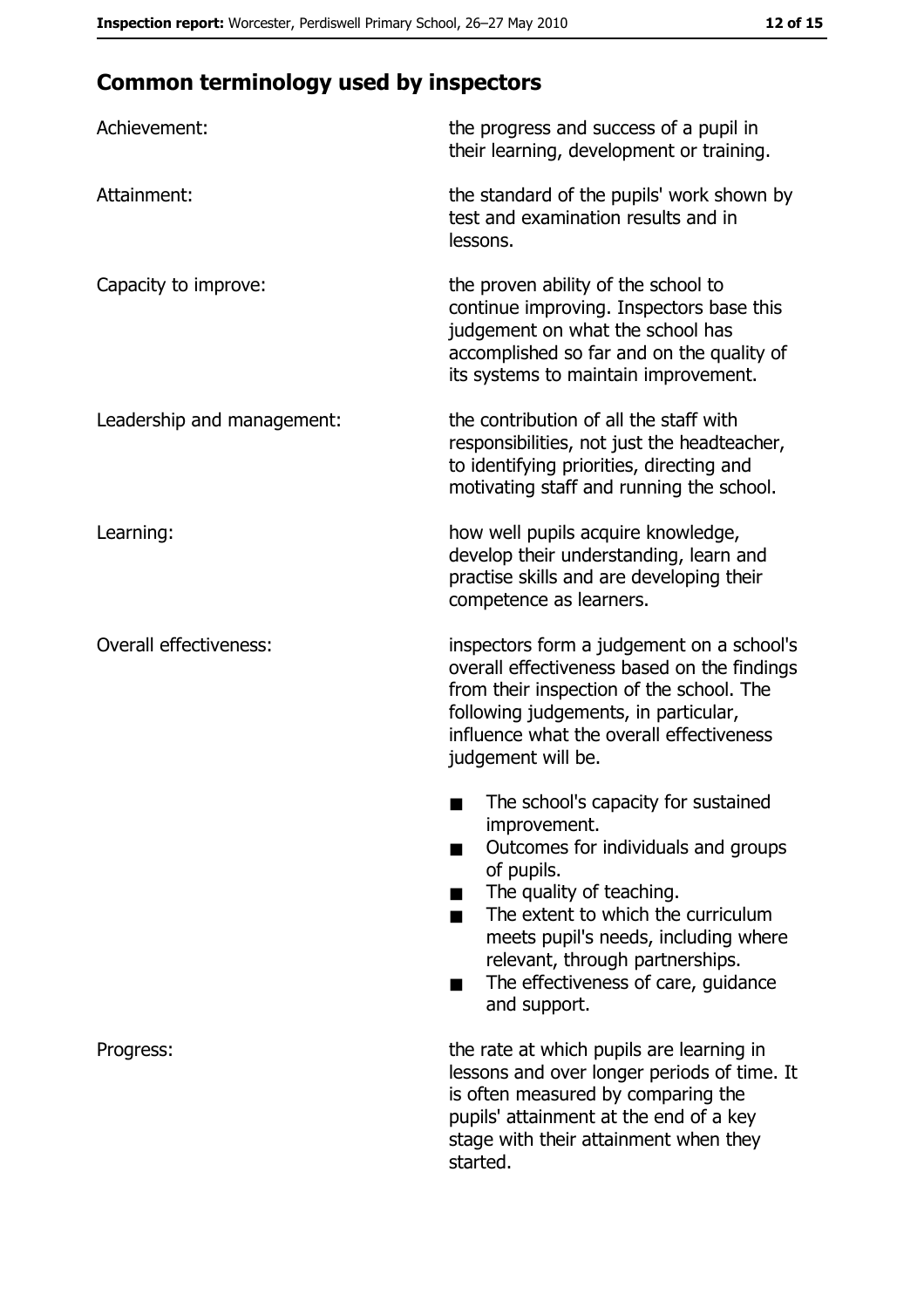This letter is provided for the school, parents and carers to share with their children. It describes Ofsted's main findings from the inspection of their school.



28 May 2010

Dear Pupils

Inspection of Worcester, Perdiswell Primary School, Worcester, WR3 8QA

Thank you for the warm welcome you gave us when we visited your school. We enjoyed talking to you about your work and your interests. Yours is a good school which prepares you well for your secondary education and gives you some important skills for later life. You do well, especially in mathematics and English, and reach above average standards by the end of Year 6. You are also good at music and sang outstandingly well in assembly. Progress is good in Key Stage 1 and Key Stage 2, but some of you could learn even more in some lessons, especially those of you in the top groups. Children in reception are happy in school and make satisfactory progress but need more help to become independent learners.

Your teachers look after you well and help you to make sensible choices about keeping safe and staying fit and healthy. You respond really well to this advice by eating healthily and doing lots of sport and exercise. You are good at helping in school and through the school council you learn something about how communities can organise and help themselves. The work you do through the Eco-council is particularly impressive. Your teachers do a good job, especially in English and mathematics, and they also prepare exciting lessons in other subjects such as design and technology. Those of you with special educational needs and/or disabilities or who are new to learning English get good help to catch up and do well. Most of you come to school as often as you can, but your attendance figures are only average, so you could do better. The rewards you get in school are helping more of you to make this effort. Your new headteacher is doing a good job in getting all the teachers and governors to work together on school improvement. There are two things we have asked them to do before the next inspection to make the school even better.

Help the teachers in reception to continue improving the opportunities for children to learn independently

Make sure that all of you, even the most capable, are helped to make consistently good progress.

Yours sincerely

Peter Kerr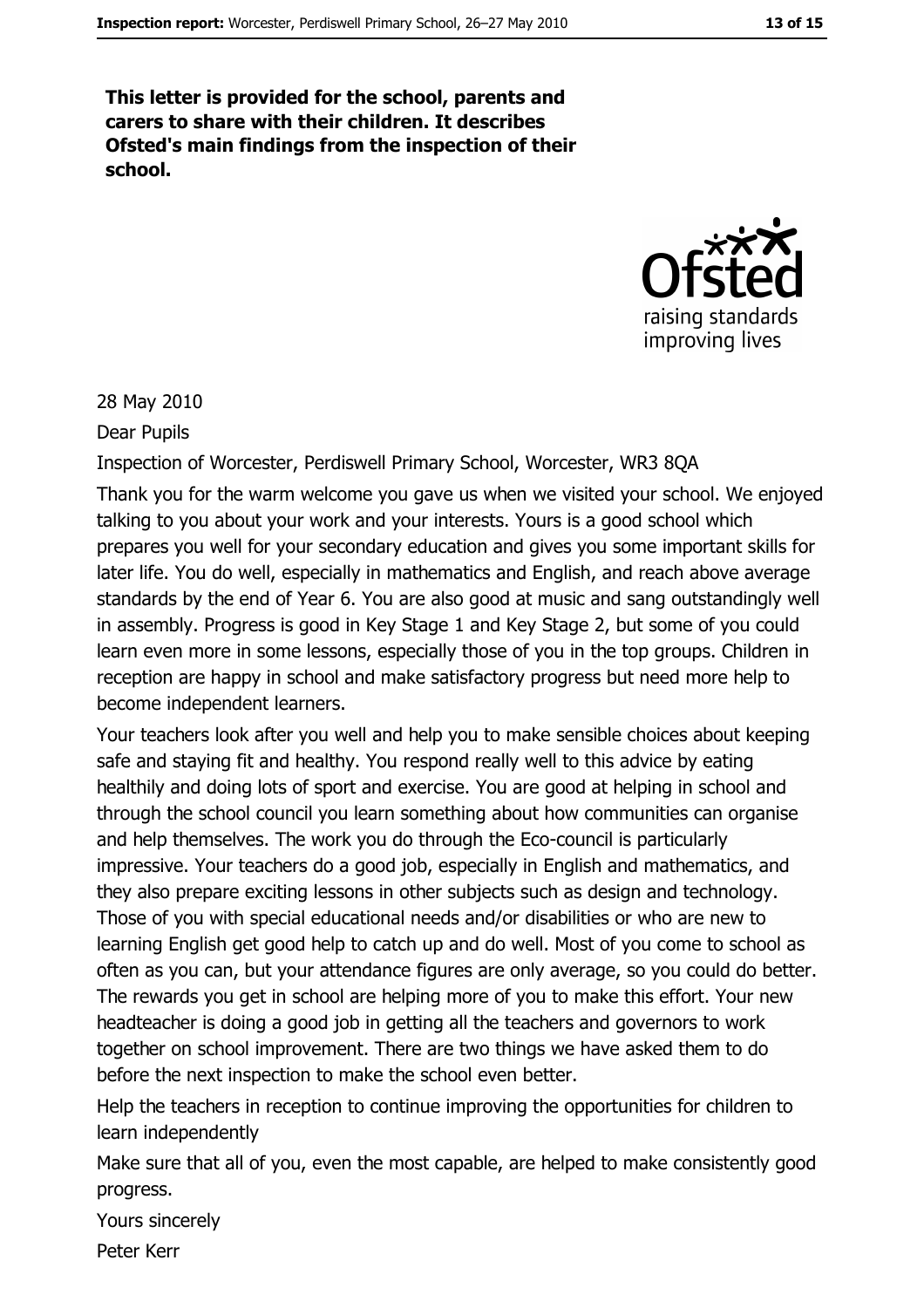Lead inspector